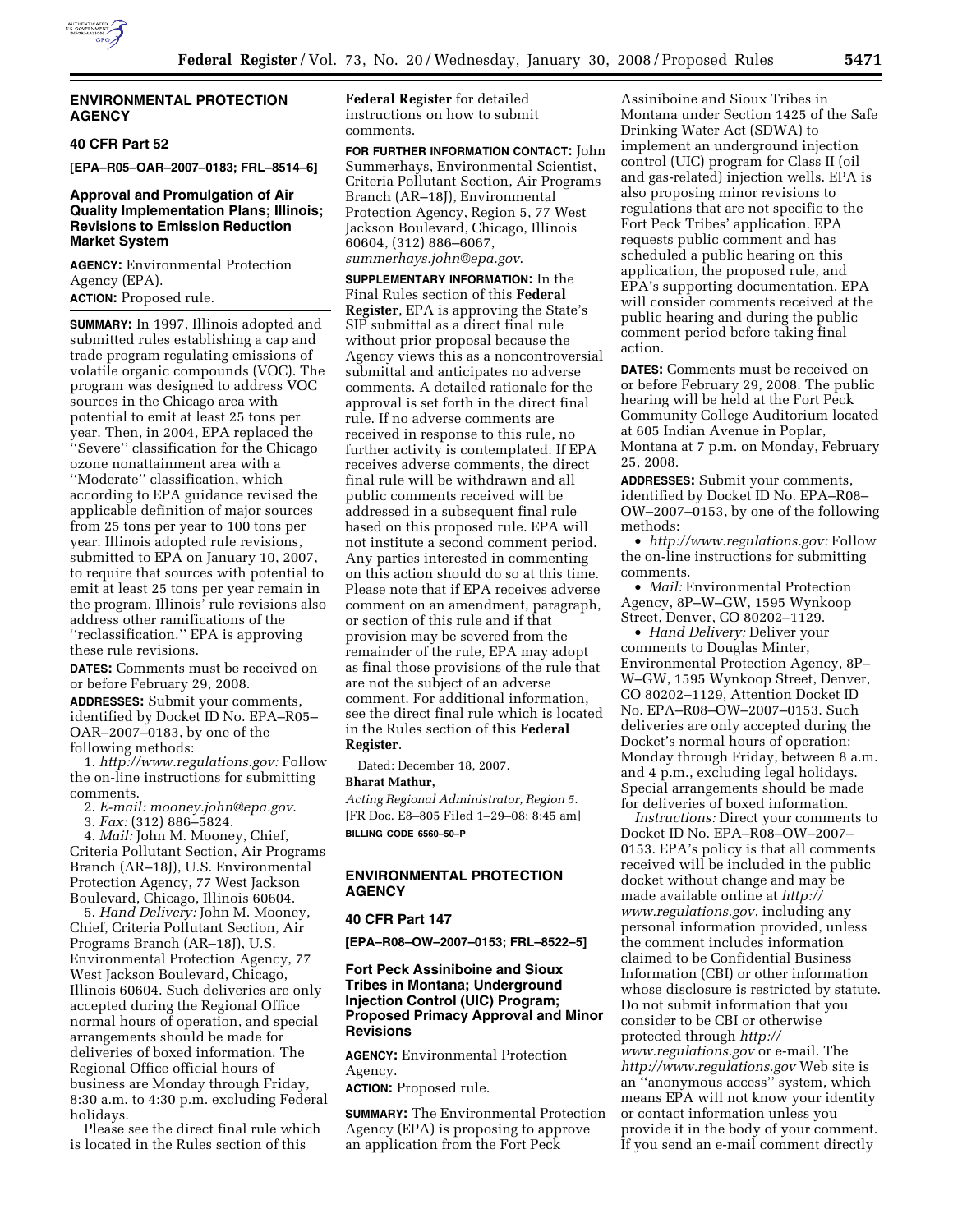to EPA without going through *http:// www.regulations.gov*, your e-mail address will be automatically captured and included as part of the comment that is placed in the public docket and made available on the Internet. If you submit an electronic comment, EPA recommends that you include your name and other contact information in the body of your comment and with any disk or CD–ROM you submit. If EPA cannot read your comment due to technical difficulties and cannot contact you for clarification, EPA may not be able to consider your comment. Electronic files should avoid the use of special characters, any form of encryption, and be free of any defects or viruses. For additional information

about EPA's public docket visit EPA's Docket Center homepage at *http:// www.epa.gov/epahome/dockets.htm*. For additional instructions on submitting comments, go to I.B of the **SUPPLEMENTARY INFORMATION** section of this document.

*Docket:* All documents in the docket are listed in the *http:// www.regulations.gov index*. Although listed in the index, some information is not publicly available, e.g., CBI or other information whose disclosure is restricted by statute. Certain other material, such as copyrighted material, will be publicly available only in hard copy. Publicly available docket materials are available either electronically in *http://* 

*www.regulations.gov* or in hard copy in the Ground Water Program, EPA Region 8, 1595 Wynkoop Street, Denver, CO 80202–1129. This Docket Facility is open Monday through Friday, between 8 a.m. and 4 p.m., excluding legal holidays. The Docket telephone number is 303–312–6079.

## **FOR FURTHER INFORMATION CONTACT:**

Douglas Minter, U.S. Environmental Protection Agency, 8P–W–GW, 1595 Wynkoop Street, Denver, CO 80202– 1129. Phone number: 303–312–6079. Email address: *minter.douglas@epa.gov* 

# **SUPPLEMENTARY INFORMATION:**

#### **I. General Information**

*A. Regulated Entities* 

| Category                                   | Examples of potentially regulated entities                                                                                                       | North American<br><b>Industry Classi-</b><br>fication System |
|--------------------------------------------|--------------------------------------------------------------------------------------------------------------------------------------------------|--------------------------------------------------------------|
| State, Local, and Tribal Gov-<br>ernments. | State, local, and Tribal governments that own and operate Class II injection wells within the<br>boundaries of the Fort Peck Indian Reservation. | 924110                                                       |
|                                            | Private owners and operators of Class II injection wells within the boundaries of the Fort<br>Peck Indian Reservation.                           | 221310                                                       |
| Municipalities                             | Municipal owners and operators of Class II injection wells within the boundaries of the Fort<br>Peck Indian Reservation.                         | 924110                                                       |

This table is not intended to be exhaustive, but rather provides a guide for readers regarding entities likely to be regulated by this action. This table lists the types of entities that EPA is now aware could potentially be regulated by this action. Other types of entities not listed in the table could also be regulated. If you have questions regarding the applicability of this action to a particular entity, consult the person listed in the preceding **FOR FURTHER INFORMATION CONTACT** section.

*B. What Should I Consider as I Prepare My Comments for EPA?* 

### 1. Submitting CBI

Do not submit this information to EPA through *http://www.regulations.gov* or e-mail. Clearly mark the part or all of the information that you claim to be CBI. For CBI information in a disk or CD–ROM that you mail to EPA, mark the outside of the disk or CD–ROM as CBI and then identify electronically within the disk or CD–ROM the specific information that is claimed as CBI. In addition to one complete version of the comment that includes information claimed as CBI, a copy of the comment that does not contain the information claimed as CBI must be submitted for inclusion in the public docket. Information so marked will not be

disclosed except in accordance with procedures set forth in 40 CFR part 2.

2. Tips for Preparing Your Comments

*When submitting comments, remember to:* 

• Identify the rulemaking by docket number and other identifying information (subject heading, **Federal Register** date and page number).

• Follow directions—The agency may ask you to respond to specific questions or organize comments by referencing a Code of Federal Regulations (CFR) part or section number.

• Explain why you agree or disagree, suggest alternatives, and substitute language for your requested changes.

• Describe any assumptions and provide any technical information and/ or data that you used.

• If you estimate potential costs or burdens, explain how you arrived at your estimate in sufficient detail to allow for it to be reproduced.

• Provide specific examples to illustrate your concerns, and suggest alternatives.

• Explain your views as clearly as possible, avoiding the use of profanity or personal threats.

• Make sure to submit your comments by the comment period deadline identified.

## **II. Introduction**

The Fort Peck Assiniboine and Sioux Tribes of Montana (the ''Fort Peck Tribes'') have applied to EPA under Sections 1422 and 1425 of the Safe Drinking Water Act (''SDWA''), 42 U.S.C. 300h–1 and 300h–4, for approval of the Fort Peck Tribes' program regulating Class II (oil and gas-related) underground injection wells on the Fort Peck Indian Reservation in Montana. Because the Fort Peck Tribes have sought primacy only for the Class II UIC program, EPA proposes to approve their program under SDWA section 1425. EPA's proposal is based on a careful and extensive legal and technical review of the Tribes' application. As a result of this review, EPA has determined that the Fort Peck Tribes meet all requirements of section 1451 of the SDWA, including that the Tribes have demonstrated adequate jurisdictional authority over all Class II injection activities on the Reservation, including those conducted by nonmembers. EPA has also determined that the Tribes' program meets all applicable requirements for approval under SDWA section 1425, and that they are capable of administering an effective UIC Class II program in a manner consistent with the terms and purposes of the SDWA and all applicable regulations.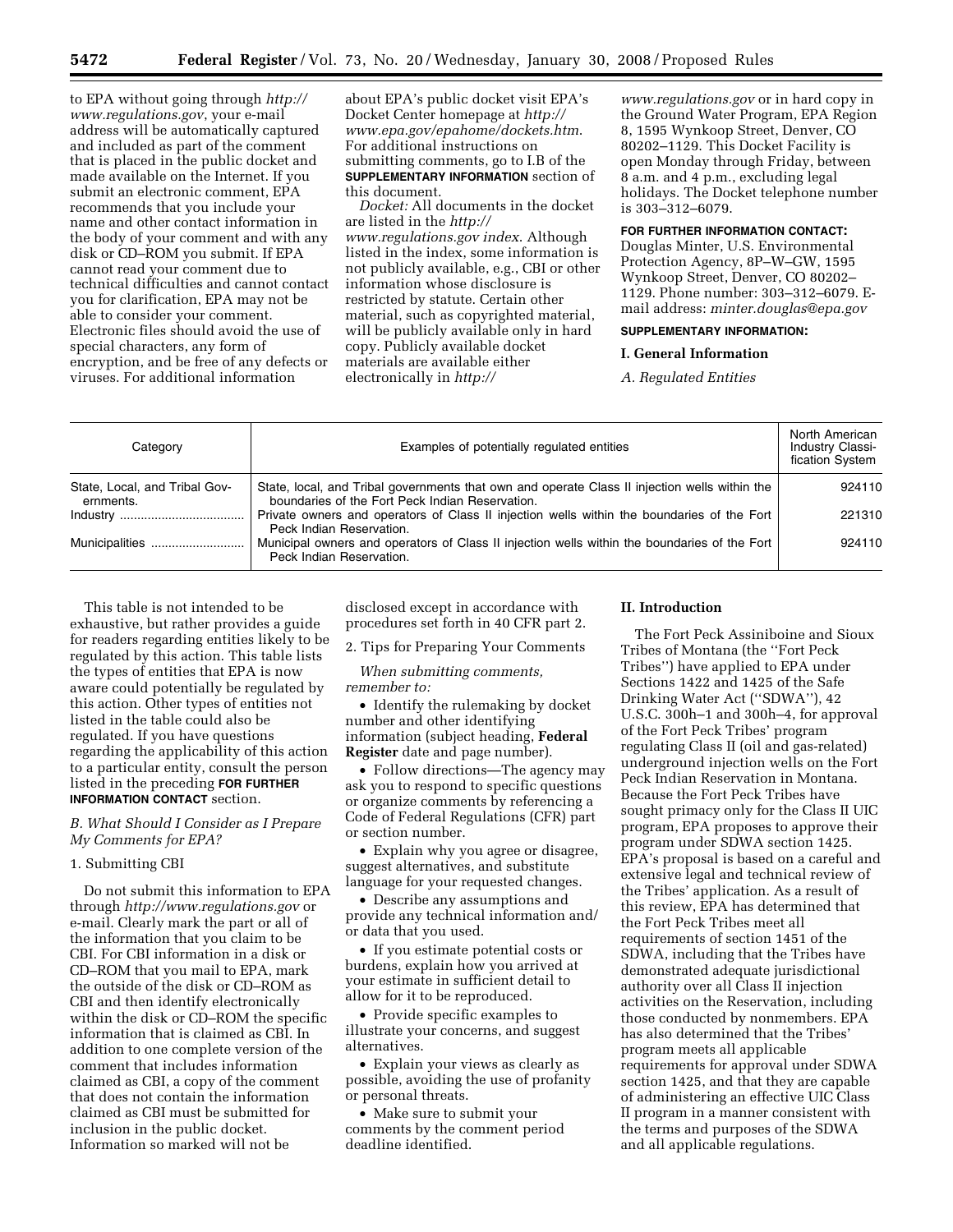### **III. Legal Authorities**

These regulations are being proposed under authority of sections 1422, 1425, 1450 and 1451 of the Safe Drinking Water Act, 42 U.S.C. 300h–1, 300h–4, 300j–9 and 300j–11.

## *A. Requirements for State UIC Programs*

Section 1421 of the SDWA requires the Administrator of EPA to promulgate minimum requirements for effective State UIC programs to prevent underground injection activities that endanger underground sources of drinking water (''USDWs''). Sections 1422 and 1425 of the SDWA establish requirements for States seeking EPA approval of State UIC programs.

For States that seek approval for UIC programs under Section 1422 of the SDWA, EPA has promulgated a regulation setting forth the applicable procedures and substantive requirements. This regulation has been codified in the *Code of Federal Regulations* (40 CFR part 145). It includes requirements for State permitting programs (by reference to certain provisions of 40 CFR parts 124 and 144), compliance evaluation programs, enforcement authority, and information sharing.

For States that seek approval under Section 1425 of the SDWA, which provides an alternative set of requirements for Class II programs, EPA has published interim guidance in the **Federal Register** (46 FR 27333–27339, May 19, 1981), describing how States may apply for program approval under Section 1425 and setting forth the criteria EPA will use in approving or disapproving applications under this provision. By demonstrating that its program represents an effective program to prevent endangerment of USDWs and meets the more general statutory requirements of Section 1421(b)(1)(A) through (D), a State may obtain primacy for a Class II UIC program.

#### *B. Tribal UIC Programs*

Section 1451 of the SDWA and 40 CFR 145.52 authorize the Administrator of EPA to treat an Indian Tribe in the same manner as a State for purposes of the UIC program if the Tribe demonstrates that: (1) It is recognized by the Secretary of the Interior; (2) it has a governing body carrying out substantial governmental duties and powers over a defined area; (3) the functions to be exercised by the Tribe are within an area of the Tribal government's jurisdiction; and (4) the Tribe is reasonably expected to be capable, in the EPA Administrator's judgment, of implementing a program consistent with the terms and purposes of the SDWA and applicable regulations.

Under Section 1451 of the SDWA and 40 CFR part 145, Subpart E, EPA is authorized to treat Indian Tribes similarly to States and may approve Tribal UIC programs. Tribes may apply for primacy under either or both Sections 1422 and 1425 of the SDWA, and the references in 40 CFR part 145 and EPA's May 19, 1981 interim guidance to ''State'' programs are also construed to include eligible ''Tribal'' programs. (See 40 CFR 145.1(h), which provides that all requirements of parts 124, 144, 145, and 146 that apply to States with UIC primacy also apply to Indian Tribes except where specifically noted.)

#### **IV. Fort Peck Tribes' Application**

On December 18, 1995, the Fort Peck Tribes submitted an initial application for primacy for all Class II wells on all lands within the exterior boundaries of the Fort Peck Indian Reservation (the ''Reservation''). On April 22, 1996, EPA determined that the Fort Peck Tribes' application was complete. On September 12, 1997, EPA published a notice in the **Federal Register** (62 FR 48086–48087) requesting initial comments and scheduling a public hearing on the application. A similar public notice was also published in newspapers in Great Falls, Billings, and Poplar, Montana. A public hearing was held on October 16, 1997, in Poplar, Montana. On February 12, 1998, EPA provided a set of formal comments to the Fort Peck Tribes for incorporation into their application. In response, the Fort Peck Tribes submitted a revised application on July 27, 1999, stating that the Fort Peck Tribal Executive Board had formally adopted underground injection control provisions in the Tribal Code and requesting primacy under both Sections 1422 and 1425 of the SDWA.

### **V. EPA's Proposed Action**

EPA is proposing to approve the Fort Peck Tribes' Class II UIC program. Under EPA's proposed approval of the Fort Peck Tribes' application, the Fort Peck Tribes would assume primary enforcement authority (except for the authority that EPA would retain to take criminal actions: (1) Against non-Indians; and (2) against Indians where the potential fine required is greater than \$5,000 or where the penalty would require imprisonment for more than one year, in accordance with 25 U.S.C. 1302) for regulating all Class II injection activities on all lands within the exterior boundaries of the Reservation.

EPA's proposed Decision Document in support of EPA's proposed approval is part of the public record and is now available for public review and comment. The proposed Decision Document includes findings that the Fort Peck Tribes meet all requirements of section 1451 of the SDWA, including that the Tribes have demonstrated adequate jurisdictional authority over all Class II injection activities on the Reservation, including those conducted by nonmembers, and that the Fort Peck Tribes' program meets all applicable requirements for approval under section 1425 of the SDWA.

If approved as proposed, the Fort Peck Tribes would administer and enforce their Class II program with respect to all Class II injection wells on the Reservation. Upon approving the Fort Peck Tribes' Class II program, EPA would amend 40 CFR part 147 as proposed in this notice to revise the reference to the EPA-administered program for Class II injection wells on the Reservation to refer to the Fort Peck Tribes' Class II program. EPA would continue to administer its UIC program for Class I, III, IV, and V wells on the Reservation. (Although the Tribal Code prohibits injection in Class I, III, and IV wells, these prohibitions are separate from the Class II program that EPA proposes to approve in this action.) As noted above, EPA would also retain Class II-related criminal enforcement authority against non-Indians on the Reservation, and against Indians on the Reservation where the potential fine required is greater than \$5,000 or where the penalty would require imprisonment for more than one year.

EPA would oversee the Fort Peck Tribes' administration of the Class II program on the Reservation. Part of EPA's oversight responsibility would include requiring quarterly reports of non-compliance and annual UIC program performance reports pursuant to 40 CFR 144.8. The Memorandum of Agreement between EPA and the Fort Peck Tribes would require, among other things, that EPA review all permits associated with aquifer exemptions not previously approved by EPA.

The provisions of the Tribal Code that contain standards, requirements, and procedures applicable to owners or operators of Class II wells on the Reservation would be incorporated by reference into 40 CFR part 147. Any provisions incorporated by reference, as well as all Tribal permit conditions or permit denials issued pursuant to such provisions, would be enforceable by EPA pursuant to section 1423 of the SDWA and 40 CFR 147.1(e).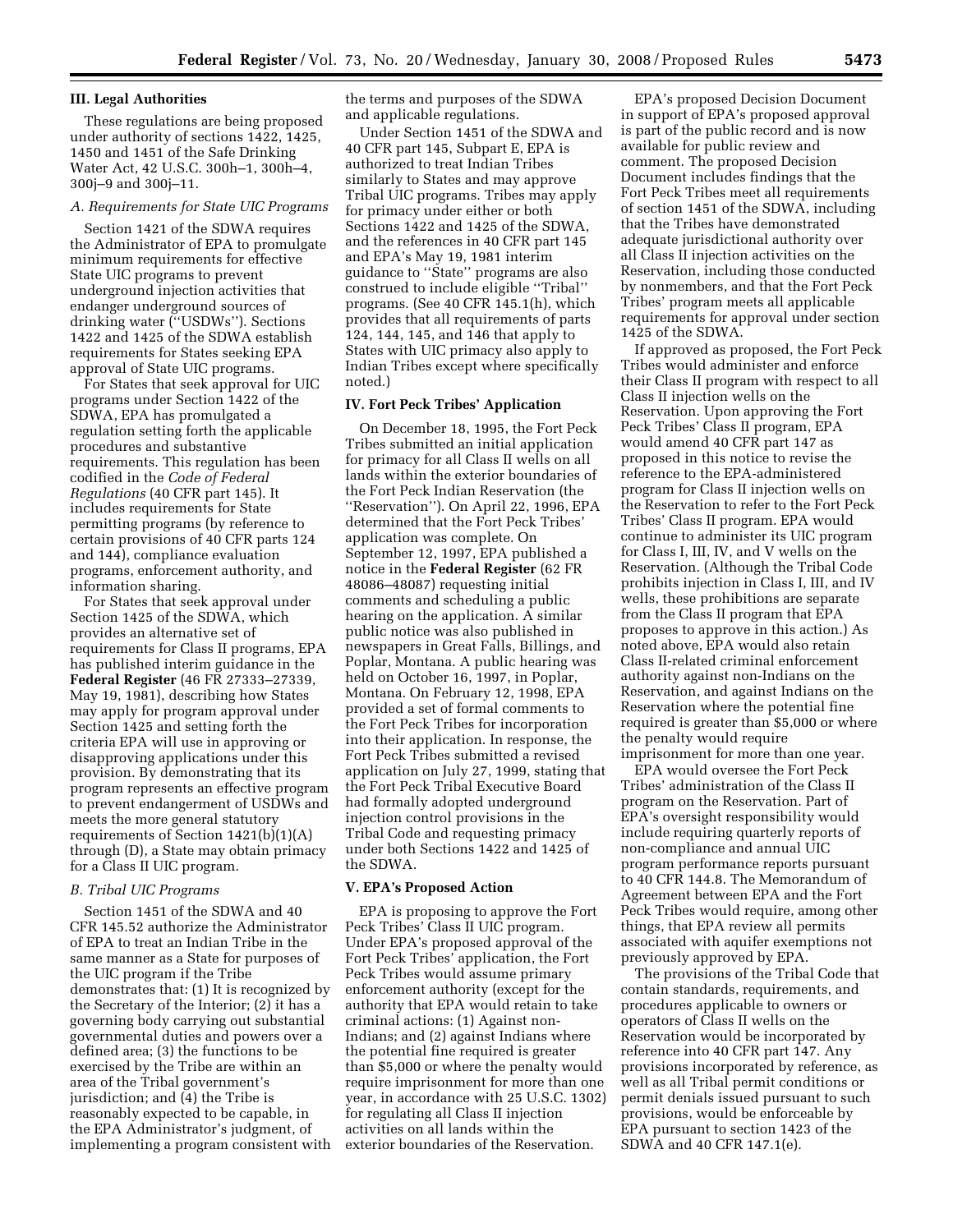Although the Program Description submitted with the Fort Peck Tribes' application indicates that the Fort Peck Tribes requested an aquifer exemption for the Dakota Sand formation, the Fort Peck Tribes have decided not to pursue this exemption at this time.

#### **VI. Public Comments Received to Date**

In connection with the public comment period and hearing that the Fort Peck Tribes held on September 20, 1995, members of the public asked questions about or commented on several aspects of the proposed Tribal program. The Fort Peck Tribes' written and verbal answers to these questions and comments are given in detail in the Fort Peck Tribes' application, which, along with the other contents of the application and related documentation, are available for public review as described in this proposed rule. The general areas of the comments and summaries of the Fort Peck Tribes' answers are presented briefly below. EPA concurs with the answers that the Fort Peck Tribes have provided.

In addition, during EPA's 1997 public comment period on the Fort Peck Tribes' complete application, EPA received comments on the Fort Peck Tribes' proposed program, which are incorporated below.

## *A. Transition From EPA to Tribal Permits*

Well operators asked various questions about how the Tribal permit program would be administered. In response to questions about Tribal repermitting for existing wells, the Fort Peck Tribes stated that all EPA-issued permits remain in full effect and Tribal permits will be issued upon review of the EPA permit. The Fort Peck Tribes will charge a fee of \$200 per year per well. If the Fort Peck Tribes deny an application for a permit, permit renewal, or permit modification, operators would not be able to obtain permits, permit renewals, or permit modifications from EPA. The Tribal program will apply on all land within the exterior boundaries of the Reservation, including land owned in fee by non-members.

### *B. Requirement To Obtain a Permit*

An operator recommended that some wells should be authorized by rule to operate until a permit application is either granted or denied. The Fort Peck Tribes replied that they would not change their regulation or the need to obtain a permit before operating wells. EPA takes the position that States and Tribes are free to promulgate requirements more stringent than the

minimum Federal requirements for UIC primacy, and the SDWA does not prevent the Fort Peck Tribes from requiring permits for all wells.

# *C. Reporting Requirements*

Some commenters suggested reducing the reporting requirements by, for example, eliminating the requirement to notify the Fort Peck Tribes within 24 hours of any well workover, suggesting alternative notification requirements, eliminating the monthly reporting requirement, and using monthly rather than daily data. The Fort Peck Tribes elected to retain their reporting requirements, stating, for example, that daily monitoring would reduce the potential to endanger underground sources of drinking water and that monthly reporting makes compliance easier to achieve.

A comment addressed to EPA stated that the Fort Peck Tribes' proposed requirement for monthly and annual injection fluid reports may be too stringent, recommending quarterly reporting instead. In response, EPA notes that section 302(b)(11) of the Tribal Code incorporates the requirements of 40 CFR 144.51, 144.54 and 146.23(b) for reporting and monitoring, with certain additional monitoring requirements, which EPA finds to be reasonable in helping ensure that USDWs are being protected. EPA has determined more frequent monitoring and reporting improves the operator's and the Tribes' ability to promptly identify problems and reduce the potential for violations.

#### *D. Operating Requirements*

A commenter questioned the need for the requirement to maintain pressure gauges on the tubing and annulus. The Fort Peck Tribes responded that pressure gauges allowed for agency field inspectors to observe instantaneous wellhead pressures, that several operators on the Reservation already had such pressure gauges, and that this requirement had been developed from protocols used by the State of North Dakota.

### *E. Financial Responsibility Requirements*

A commenter suggested that a company's size and financial stability should be considered in deciding what type of mechanism, if any, to require for demonstrating financial integrity. The Fort Peck Tribes responded that requiring a surety bond is an easy way to enforce financial responsibility, and that a financially sound company should have no difficulty securing one. The Tribes also responded that part of

a company's capability to maintain and operate an injection well safely is demonstrated in securing a surety bond. EPA has determined that requiring a surety bond prior to well operation is reasonable since it eliminates the need to require annual financial statements from a company. Review of annual financial statements creates an ongoing compliance monitoring workload and creates the potential for associated violations for failure to submit such documentation.

### *F. Mechanical Integrity Requirements*

Two commenters suggested that mechanical integrity tests should be run at pressures no higher than 500 psi (according to one commenter) or 1,000 psi (according to another commenter), instead of up to the ''maximum permitted injection pressure.'' In response, the Fort Peck Tribes said that they would require mechanical integrity tests to be run at the higher of: (1) 300 psi above the average operational injection pressure; or (2) the highest operational injection pressure recorded during the past year. The Tribes also stated that the testing pressure required would never be higher than the ''maximum permitted injection pressure.'' The Tribes recognized that a ''maximum permitted injection pressure'' much higher than actual operating pressures can be requested by operators in order to avoid the need for subsequent permit modifications. EPA has determined the Tribes' requirement will help ensure that mechanical integrity is maintained up to the ''maximum permitted injection pressure,'' and that operators should keep this requirement in mind when requesting such pressure limits in their permits.

A commenter suggested requiring cement bond logs only in special cases. The Fort Peck Tribes replied that this was an important tool in determining external mechanical integrity and indicated that some States require cement bond logs as a demonstration of mechanical integrity.

#### *G. Conflict of Interest*

Some commenters were concerned that the Fort Peck Tribes would not only regulate injection wells themselves but also own or operate them. They made various suggestions to avoid what they perceived as a conflict, such as having the State of Montana regulate all Class II wells in Montana, including those on the Reservation, having EPA rather than the Tribal court handle appeals for non-Indian operators, and having some mediation process for disputes between the Fort Peck Tribes and permittees.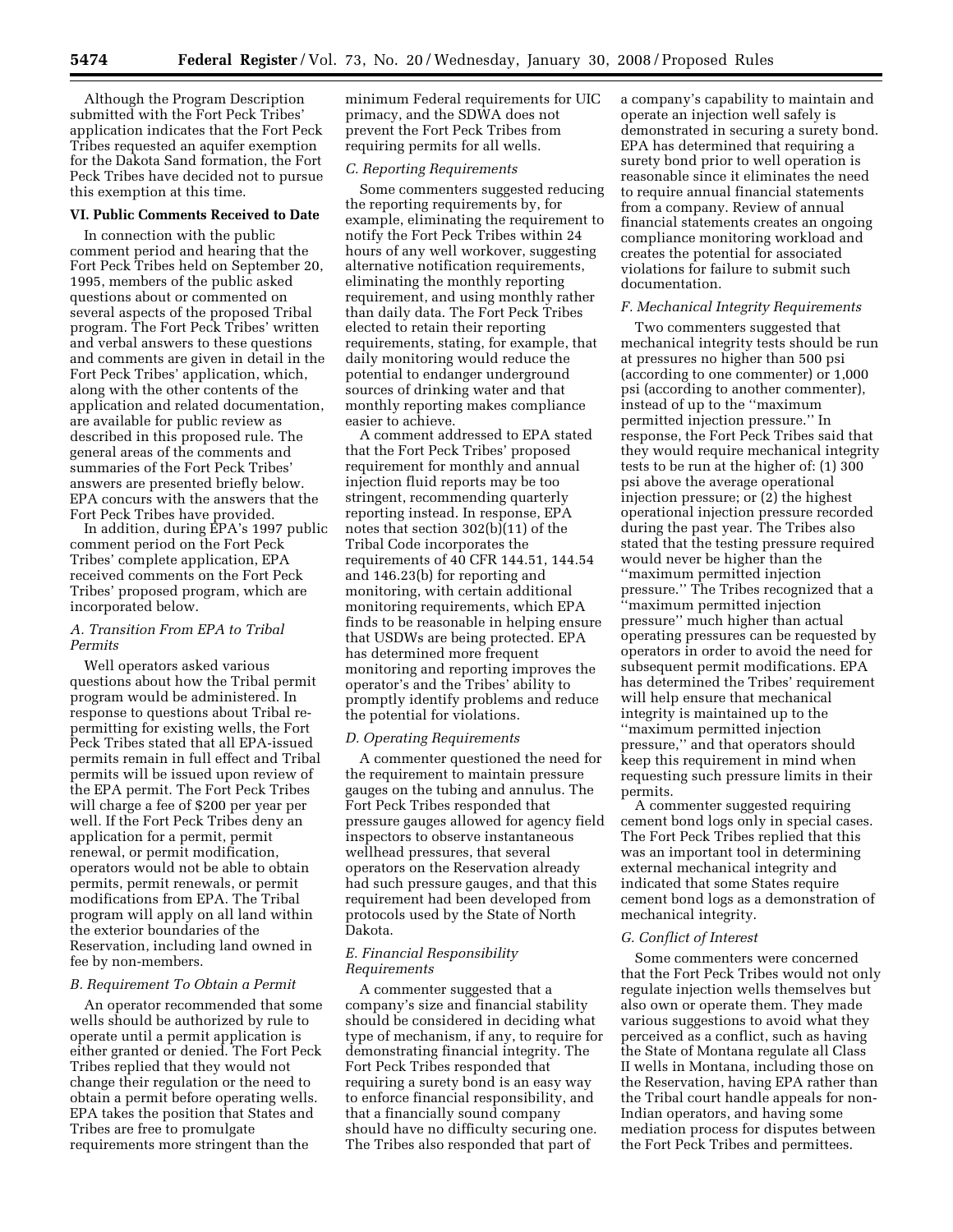In response, the Fort Peck Tribes explained that the Tribal Office of Environmental Protection, which would administer and enforce the Fort Peck Tribes' regulatory Class II program, is a regulatory body within the Tribal government separate from the entities within the Fort Peck Tribes that own or operate injection wells. The Tribal program would be no different from a State UIC program in which one State department regulates injection activities but another State department maintains mineral holdings. In addition, the Fort Peck Tribes indicated that all surface and royalty agreements relating to mineral leasing and development on the Reservation are required to be approved by the Bureau of Indian Affairs after negotiation by the Fort Peck Tribes. In this sense, the Tribal program would be no different from an approved State UIC

heard in State court. The Fort Peck Tribes also cited legal authority in support of their civil jurisdiction over non-Indians on Reservation land, concluding that providing appeals to be heard by a Federal Agency instead of the Tribal courts would be inconsistent with the Fort Peck Tribes' governmental authority.

program in which appeals would be

## *H. Permitting Fee*

Some comments addressed to EPA questioned the annual \$200 permitting fees. In response, EPA notes that this fee is intended to help the Fort Peck Tribes cover a portion of the anticipated expense associated with administering their Class II UIC program. The Fort Peck Tribes have estimated annual implementation costs of approximately \$55,000, which is considerably more than the amount likely covered by EPA's UIC grant funds to the Tribes. Other UIC programs, such as the program administered by the Montana Board of Oil and Gas Conservation, impose a similar fee on Class II well operators. Although the Fort Peck Tribes expect that the present injection well fee will help cover program administration costs, they will retain the flexibility to raise or lower this fee if appropriate.

#### **VII. Other Changes to UIC Regulations**

This proposed rule includes some minor revisions to 40 CFR 147.1 that are not specific to the Fort Peck Tribes. As a convenience to the reader, EPA has included the full text of 40 CFR 147.1 in this proposal. However, this proposal solicits comments only on the specific amendments proposed, which are: (1) To revise 40 CFR 147.1 to include specific references to Tribal programs in light of the fact that EPA is proposing

in this notice to approve its first Tribal UIC program; and (2) to reserve 40 CFR 147.1(f), because it duplicates 40 CFR 9.1. It is important and necessary that EPA's regulations codifying approved UIC programs account for the fact that such programs may be run by Tribes.

## **VIII. Generalized Findings**

As described earlier, EPA's proposed decision to approve the Fort Peck Tribes to implement a Class II UIC program includes findings that the Tribes meet all requirements of section 1451 of the SDWA, including that the Tribes have demonstrated adequate jurisdictional authority over all Class II injection activities on the Reservation, including those conducted by nonmembers. With regard to authority over nonmember activities on nonmember-owned fee lands, EPA is proposing to find that the Tribes have demonstrated such authority under the test established by the United States Supreme Court in *Montana* v. *United States,* 450 U.S. 544 (1981) (*Montana* test). Under the Montana test, the Supreme Court held that absent a Federal grant of authority, Tribes generally lack inherent jurisdiction over the activities of nonmembers on nonmember-owned fee lands. However, the Court also found that Indian Tribes retain inherent sovereign power to exercise civil jurisdiction over nonmember activities on nonmember-owned fee lands within the reservation where: (1) Nonmembers enter into ''consensual relationships with the Tribe or its members, through commercial dealing, contracts, leases, or other arrangements" or (2) "\* \* \* [nonmember] conduct threatens or has some direct effect on the political integrity, the economic security or the health or welfare of the Tribe.'' *Id.* at 565–66. In analyzing Tribal assertions of inherent authority over nonmember activities on Indian reservations, the Supreme Court has reiterated that the *Montana* test remains the relevant standard. See e.g., *Strate* v. *A–1 Contractors*, 520 U.S. 438, 445 (1997) (describing *Montana* as ''the pathmarking case concerning Tribal civil authority over nonmembers''); *Nevada* v. *Hicks,* 533 U.S. 353, 358 (2001) (''Indian Tribes'' regulatory authority over nonmembers is governed by the principles set forth in [*Montana*]'').

As part of the public record available for review and comment, EPA's proposed Decision Document, and Appendix A thereto, sets forth the Agency's specific factual findings relating to the Tribes' demonstration of inherent authority over the UIC Class II activities of nonmembers under the

*Montana* test and, in particular, the potential for direct effects of nonmember UIC activities on the Tribes' health, welfare, political integrity, and economic security. In addition, EPA is proposing the general findings set forth below regarding the effects of underground injection activities. These general findings provide a foundation for EPA's analysis of the Tribes' assertion of authority under the *Montana* test and, in effect, supplement the Agency's factual findings specific to the Tribes and to the Fort Peck Reservation.

### *A. General Finding on Political, Economic and Human Health and Welfare Impacts*

In enacting part C of the SDWA, Congress generally recognized that if left unregulated or improperly managed, underground injection wells have the potential to cause serious and substantial, harmful impacts on political and economic interests and human health and welfare. Specifically, as stated in legislative history of the SDWA:

[U]nderground injection of contaminants is clearly an increasing problem. Municipalities are increasingly engaging in underground injection of sewage, sludge, and other wastes. Industries are injecting chemicals, byproducts, and wastes. Energy production companies are using injection techniques to increase production and to dispose of unwanted brines brought to the surface during production. Even government agencies, including the military, are getting rid of difficult to manage waste problems by underground disposal methods. Part C is intended to deal with all of the foregoing situations insofar as they may endanger underground sources of drinking water  $(USDWs).<sup>1</sup>$ 

In response to the problem of the substantial risks inherent in underground injection activities, Congress enacted section 1421 of the SDWA '' to assure that drinking water sources, actual and potential, are not rendered unfit for such use by underground injection of contaminants.'' 2

In enacting part C of the SDWA, Congress more specifically found that mismanaged underground injection activities could have serious and substantial, harmful impacts on the public's economic and political interests, as well as its health and welfare. For example, Congress found that:

<sup>1</sup>*See* H.R. Report No. 93–1185, 93rd Congress, 2nd Session (1974), *reprinted in* ''A Legislative History of the Safe Drinking Water Act,'' February, 1982, by the Government Printing Office, Serial No. 97–9, page 561.

<sup>2</sup> Ibid., page 560.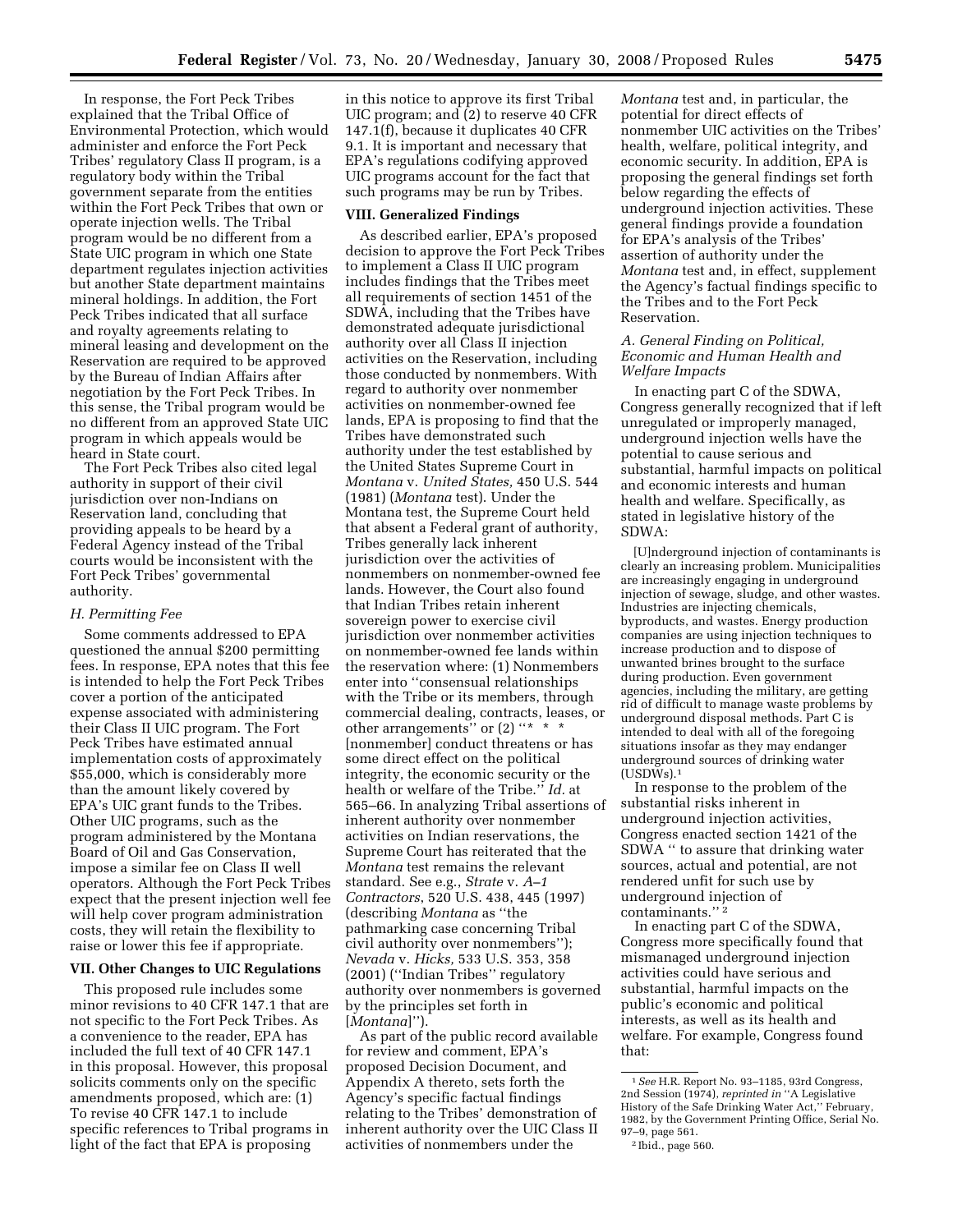Federal air and water pollution control legislation have increased the pressure to dispose of waste materials on or below land, frequently in ways, such as subsurface injection, which endanger drinking water quality. Moreover, the national economy may be expected to be harmed by unhealthy drinking water and the illnesses which may result therefrom.3

Congress specifically noted several economic and political consequences that can result from the degradation of good quality drinking water supplies, including: (1) Inhibition of interstate tourism and travel; (2) loss of economic productivity because of absence from employment due to illness; (3) limited ability of a town or region to attract workers; and (4) impaired economic growth of a town or region, and, ultimately, the nation.4

As the Agency charged by Congress with implementing part C of the SDWA and assuring implementation of effective UIC programs throughout the United States, EPA agrees with these Congressional findings. EPA finds that underground injection activities, if not effectively regulated, can have serious and substantial, harmful impacts on human health, welfare, economic, and political interests. In making this finding, EPA recognizes that: (1) The underground injection activities, currently regulated as five distinct classes of injection wells as defined in the UIC regulations, typically emplace a variety of potentially harmful organic and inorganic contaminants (e.g., brines and hazardous wastes) into the ground; (2) these injected contaminants have the potential to enter USDWs through a variety of migratory pathways if injection wells are not properly managed; and (3) once present in USDWs, these injected contaminants can have harmful impacts on human health and welfare, and political and economic interests, that are both serious and substantial.

In 1980, EPA issued a document entitled, ''Underground Injection Control Regulations: Statement of Basis and Purpose,'' which provides the rationale for the Agency in proposing specific regulatory controls for a variety of underground injection activities. These controls, or technical requirements (e.g., testing to ensure the mechanical integrity of an injection well), were promulgated to prevent release of pollutants through the six primary ''pathways of contamination,'' or well-established and recognized ''ways in which fluids can escape the

well or injection horizon and enter USDWs.'' 5 EPA has found that USDW contamination from one or more of these pathways can occur from underground injection activity of all classes (I–V) of injection wells.

*The six pathways are:* 

1. Migration of fluids through a leak in the casing of an injection well and directly into a USDW;

2. Vertical migration of fluids through improperly abandoned and improperly completed wells in the vicinity of injection well operations;

3. Direct injection of fluids into or above a USDW;

4. Upward migration of fluids through the annulus, which is the space located between the injection well's casing and the well bore. This can occur if there is sufficient injection pressure to push such fluid into an overlying USDW;

5. Migration of fluids from an injection zone through the confining strata over or underlying a USDW. This can occur if there is sufficient injection pressure to push fluid through a stratum, which is either fractured or permeable, and into the adjacent USDW; and

6. Lateral migration of fluids from within an injection zone into a portion of that stratum considered to be a USDW. In this scenario, there may be no impermeable layer or other barrier to prevent migration of such fluids.<sup>6</sup>

Moreover, consistent with EPA's findings, the U.S. Department of the Interior has recognized the ability of injection wells to contaminate surface waters that are hydrogeologically connected to contaminated ground water.7 Such contamination of surface waters could further cause negative impacts on human health and welfare, and economic and political interests.

In sum, EPA finds that, given the common presence of contaminants in injected fluids, serious and substantial contamination of ground water and surface water resources can result from improperly regulated underground injection activities. Moreover, such contamination has the potential to cause correspondingly serious and substantial harm to human health and welfare, and political and economic interests. EPA also has determined that Congress reached a similar finding when it enacted part C of the SDWA, directing

EPA to establish UIC programs to mitigate and prevent such harm through the proper regulation of underground injection activities.

## *B. General Finding on the Necessity of Protecting Safe Drinking Water Supplies as a Necessary Incidence of Self-Government*

Consistent with the finding that improperly managed underground injection activities can have direct harmful effects on human health and welfare, and economic and political interests that are serious and substantial, EPA has determined that proper management of such activities serves the purpose of protecting these public health and welfare, and political and economic interests, which is a core governmental function whose exercise is integral to, and a necessary aspect of, self-government. *See* 56 FR 64876, 64879 (December 12, 1991); *Montana* v. *EPA,* 137 F.3d 1135, 1140–41 (9th Cir. 1998). EPA has determined that Congress reached this conclusion in enacting the SDWA and that Congress considered enactment of the SDWA to be a necessary act of self-government, serving to protect essential and vital public interests by ensuring that the public's essential drinking water supplies are safe from contamination, including contamination caused by underground injection activities.

The above findings regarding the effects on public health and welfare, and economic and political interests are generally true for human beings and their communities, wherever they may be located. EPA has determined that the above findings that underground injection regulation is an integral and necessary incident of self-government is generally true for any Federal, State and/or Tribal government having responsibility for protecting public health and welfare. With specific relevance to Tribes, EPA has long noted the relationship between proper environmental management within Indian country and Tribal selfgovernment and self-sufficiency. Moreover, in the 1984 *EPA Policy for the Administration of Environmental Programs on Indian Reservations,* EPA determined that as part of the ''principle of Indian self-government,'' Tribal governments are the ''appropriate non-Federal parties for making decisions and carrying out program responsibilities affecting Indian reservations, their environments, and the health and welfare of the reservation populace,'' consistent with Agency standards and regulations. (*EPA Policy for the Administration of Environmental Programs on Indian Reservations,* 

<sup>3</sup> Ibid., page 540.

<sup>4</sup> Ibid., page 540.

<sup>5</sup> ''Underground Injection Control Regulations: Statement of Basis and Purpose,'' EPA (May, 1980), page 7.

 $^{\rm 6}$  ''Underground Injection Control Regulations: Statement of Basis and Purpose,'' EPA, (May, 1980), pp. 7–17.

<sup>7</sup>*See* Federal Water Quality Administration's Order COM 5040.10 (1970), *as referred to in* H.R. Report No. 93–1185, 561.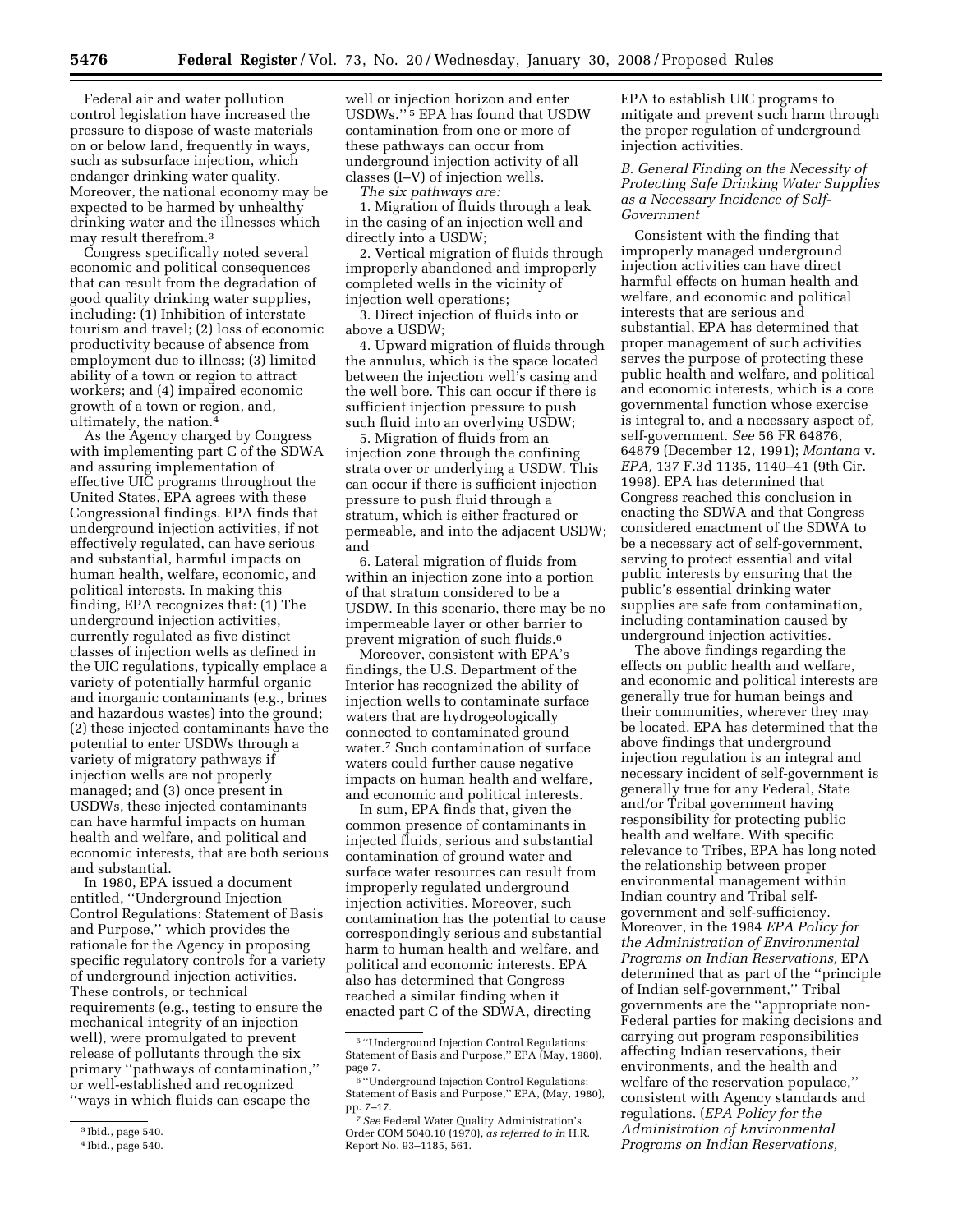Paragraph 2, November 8, 1984). EPA interprets section 1451 of the SDWA, in providing for the approval of Tribal programs under the Act, as authorizing eligible Tribes to assume a primary role in protecting drinking water sources. These general findings provide a backdrop for EPA's legal analysis of the Fort Peck Tribes' Application and, in effect, supplement EPA's factual findings specific to the Fort Peck Tribes and to the Fort Peck Reservation, contained in the proposed Decision Document and Appendix A thereto, and the Fort Peck Tribes' similar conclusions, contained in their Application, pertaining specifically to the Fort Peck Tribes and the Fort Peck Reservation.

## **IX. Statutory and Executive Order Reviews**

### *A. Executive Order 12866: Regulatory Planning and Review*

This action is not a ''significant regulatory action'' under the terms of Executive Order 12866 (58 FR 51735, October 4, 1993) and is therefore not subject to review under the EO.

The Class II injection wells the Tribes propose to regulate are currently subject to EPA's regulatory program as described in 40 CFR part 147, subpart BB. Additionally, the Tribes' proposed program is, in many respects, identical to, and in some respects, more stringent than, EPA's program.

#### *B. Paperwork Reduction Act*

This action does not impose an information collection burden under the provisions of the Paperwork Reduction Act, 44 U.S.C. 3501 *et seq.* EPA has determined that there is no need for an Information Collection Request under the Paperwork Reduction Act because this proposed rule would not impose any new Federal reporting or recordkeeping requirements. Reporting or record-keeping requirements would be based on the Tribal Code, and the Fort Peck Tribes are not subject to the Paperwork Reduction Act.

Burden means the total time, effort, or financial resources expended by persons to generate, maintain, retain, or disclose or provide information to or for a Federal Agency. This includes the time needed to review instructions; develop, acquire, install, and utilize technology and systems for the purposes of collecting, validating, and verifying information, processing and maintaining information, and disclosing and providing information; adjust the existing ways to comply with any previously applicable instructions and requirements; train personnel to be able

to respond to a collection of information; search data sources; complete and review the collection of information; and transmit or otherwise disclose the information.

An agency may not conduct or sponsor, and a person is not required to respond to a collection of information unless it displays a currently valid OMB control number. The OMB control numbers for EPA's regulations in 40 CFR are listed in 40 CFR part 9.

## *C. Regulatory Flexibility Act*

The Regulatory Flexibility Act (RFA) generally requires an agency to prepare a regulatory flexibility analysis of any rule subject to notice and comment rulemaking requirements under the Administrative Procedure Act or any other statute unless the agency certifies that the rule will not have a significant economic impact on a substantial number of small entities. Small entities include small businesses, small organizations, and small governmental jurisdictions.

For purposes of assessing the impacts of this proposed rule on small entities, small entity is defined as: (1) A small business that is primarily engaged in crude petroleum and natural gas extraction as defined by NAICS Code 211111 according to Small Business Administration size standards for entities employing fewer than 500 employees; (2) a small governmental jurisdiction that is a government of a city, county, town, school district or special district with a population of less than 50,000; and (3) a small organization that is any not-for-profit enterprise which is independently owned and operated and is not dominant in its field.

After considering the economic impacts of this proposed rule on small entities, I certify that this action will not have a significant economic impact on a substantial number of small entities. The small entities directly regulated by this proposed rule are owners or operators of Class II wells, employing fewer than 500 employees. We have determined that less than 7 small entities will experience an impact of greater than 1% of annual revenues. These entities would be subject to requirements substantially similar to the existing requirements of EPA's program under 40 CFR 147.1351(a) and would not incur significant new costs as a result of this proposed rule. For example, the Tribes propose to charge an annual \$200 permitting fee for each Class II well on the Reservation. While this will impose a new cost on a small entity, this cost will not have a significant economic impact on a

substantial number of small entities due to the few small entities owning/ operating the 23 Class II wells on the Reservation. Moreover, in approving State UIC programs imposing similar fees on a greater number of small entities, EPA determined that these new costs did not have a significant economic impact on a substantial number of small entities.

Although this proposed rule will not have a significant economic impact on a substantial number of small entities, EPA nonetheless has tried to reduce the impact of this rule on small entities. The Fort Peck Tribes' program is more stringent than the existing Federal program in certain respects. For example, unlike the existing Federal program, the Fort Peck Tribes' program requires permits for all Class II wells, with no provision for authorization by rule. (See section 202(c) of the Tribal Code.) However, because all Class II wells now in operation on the Reservation currently hold EPA permits, this more stringent requirement will not impose a significant economic impact on the owners or operators of these wells. Other requirements in the Fort Peck Tribes' program that are more stringent than the existing Federal program are identified in the proposed Decision Document available for public review and comment and are mostly minor observation, recording, and reporting requirements. These requirements also will not impose a significant economic effect on the owners or operators of these wells.

We continue to be interested in any potential impacts of the proposed rule on small entities and welcome comments on issues related to any such impacts.

#### *D. Unfunded Mandates Reform Act*

Title II of the Unfunded Mandates Reform Act of 1995 (UMRA), Pub. L. 104–4, establishes requirements for Federal Agencies to assess the effects of their regulatory actions on State, local, and Tribal governments and the private sector. Under section 202 of the UMRA, EPA generally must prepare a written statement, including a cost-benefit analysis, for proposed and final rules with ''Federal mandates'' that may result in expenditures to State, local, and Tribal governments, in the aggregate, or to the private sector, of \$100 million or more in any one year. Before promulgating an EPA rule for which a written statement is needed, section 205 of the UMRA generally requires EPA to identify and consider a reasonable number of regulatory alternatives and adopt the least costly, most cost-effective or least burdensome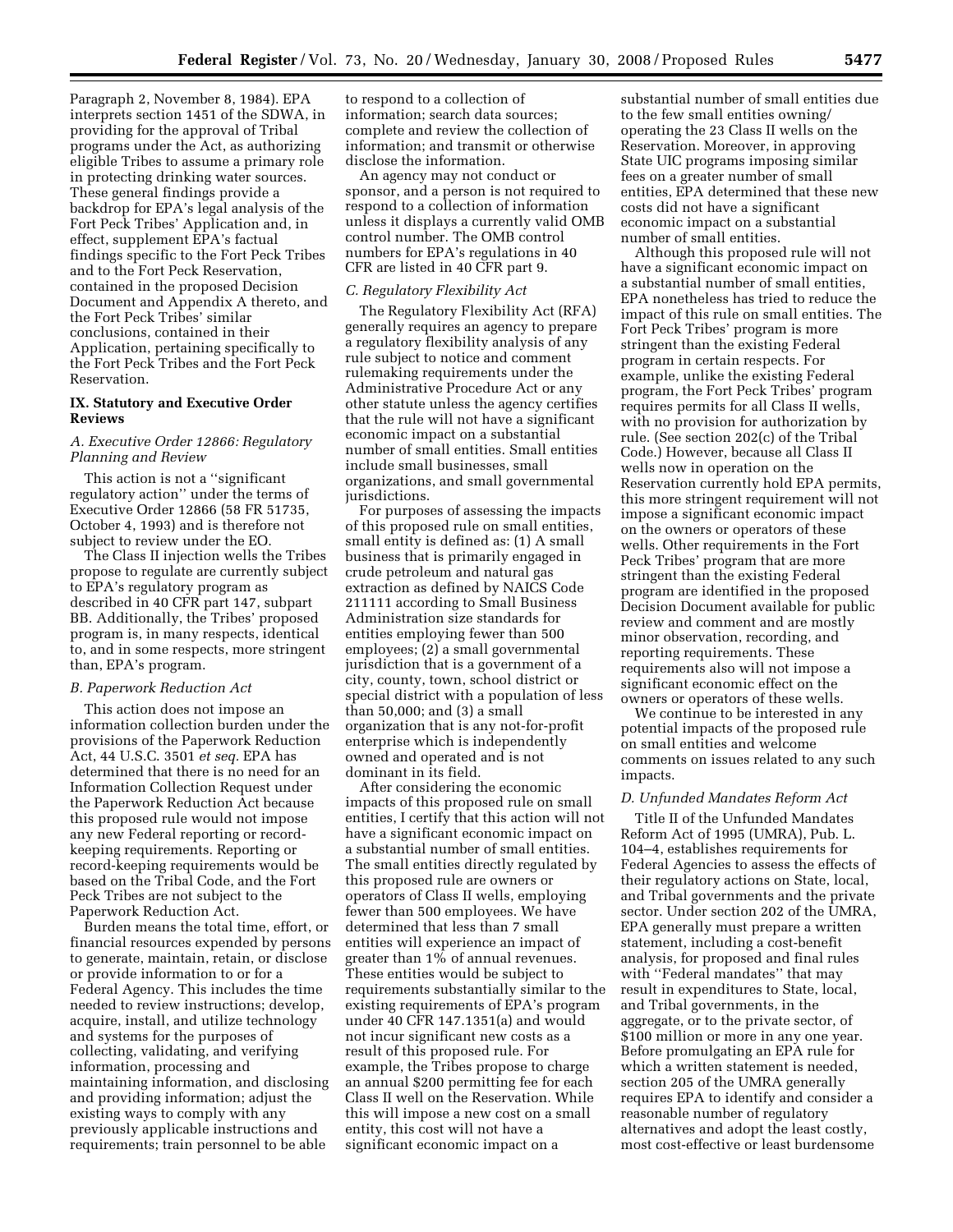alternative that achieves the objectives of the rule. The provisions of section 205 do not apply when they are inconsistent with applicable law. Moreover, section 205 allows EPA to adopt an alternative other than the least costly, most cost-effective or least burdensome alternative if the Administrator publishes with the final rule an explanation why that alternative was not adopted.

Before EPA establishes any regulatory requirements that may significantly or uniquely affect small governments, including Tribal governments, it must have developed under section 203 of the UMRA, a small government agency plan. The plan must provide for notifying potentially affected small governments, enabling officials of affected small governments to have meaningful and timely input in the development of EPA regulatory proposals with significant Federal intergovernmental mandates, and informing, educating, and advising small governments on compliance with the regulatory requirements.

This proposed rule contains no Federal mandates (under the regulatory provisions of Title II of the UMRA) for State, local, or Tribal governments or the private sector because the rule imposes no enforceable duty on any State, local, or Tribal governments or the private sector. EPA's proposed approval of the Fort Peck Tribes' program would not constitute a ''Federal mandate'' because there is no requirement that Tribes establish UIC regulatory programs and because the program, if finally approved, will be a Tribal, rather than a Federal program. Thus, this proposed rule is not subject to the requirements of sections 202 and 205 of the UMRA.

For the same reason, EPA has determined that this proposed rule contains no regulatory requirements that might significantly or uniquely affect small governments. Thus, this proposed rule is not subject to the requirements of section 203 of the UMRA.

# *E. Executive Order 13132—Federalism*

Executive Order 13132, entitled ''Federalism''(64 FR 43255, August 10, 1999), requires EPA to develop an accountable process to ensure ''meaningful and timely input by State and local officials in the development of regulatory policies that have federalism implications.'' ''Policies that have federalism implications'' is defined in the Executive Order to include regulations that have ''substantial direct effects on States, on the relationship between the national government and States, or on the distribution of power

and responsibilities among the various levels of government.''

This proposed rule does not have federalism implications. It will not have substantial direct effects on the States, on the relationship between the national government and the States, or on the distribution of power and responsibilities among the various levels of government, as specified in Executive Order 13132. If finalized, the proposed rule would merely put in place a Tribal regulatory program that is identical in many respects to the existing federal program and more stringent in certain respects, as explained in more detail in the proposed Decision Document. EPA will continue to administer its Class I, III, IV, and V UIC programs on the Reservation. Authorizing the Fort Peck Tribes to administer the Class II program will not substantially alter the distribution of power and responsibilities among levels of government or significantly change EPA's relationship with Montana. The substitution of a Tribal Class II program in place of an EPA-administered Class II program on the Fort Peck Reservation will impose no additional costs on the State of Montana. Thus, Executive Order 13132 does not apply to this rule.

In the spirit of Executive Order 13132, EPA specifically solicits comment on this proposed rule from State and local officials.

## *F. Executive Order 13175—Consultation and Coordination With Indian Tribal Governments*

Executive Order 13175, entitled ''Consultation and Coordination with Indian Tribal Governments'' (65 FR 67249, November 9, 2000), requires EPA to develop an accountable process to ensure ''meaningful and timely input by Tribal officials in the development of regulatory policies that have Tribal implications.''

EPA has concluded that this proposed rule will have Tribal implications. However, it will neither impose substantial direct compliance costs on Tribal governments, nor preempt Tribal law. The Fort Peck Tribes have voluntarily requested EPA authorization to administer their own Class II UIC program and have voluntarily assumed the Tribal share of the costs for doing so. Additionally, EPA is proposing to approve the Tribes' application for UIC Class II primacy and thus replace the existing Federal UIC Class II program for the Fort Peck Indian Reservation with a Tribal program administered pursuant to the laws of the Fort Peck Tribes. Thus, the requirements of sections 5(b) and 5(c) of the Executive Order do not apply to this proposed rule.

EPA consulted with Tribal officials early in the process of developing this regulation to permit them to have meaningful and timely input into its development. (See section IV, V, and VI for more information.)

In the spirit of Executive Order 13175, EPA specifically solicits additional comment on this proposed rule from Tribal officials.

## *G. Executive Order 13045: Protection of Children From Environmental Health & Safety Risks*

*Executive Order 13045:* ''Protection of Children from Environmental Health Risks & Safety Risks'' (62 FR 19885, April 23, 1997) applies to any rule that: (1) Is determined to be economically significant as defined under Executive Order 12866, and (2) concerns an environmental health or safety risk that EPA has reason to believe may have a disproportionate effect on children. If the regulatory action meets both criteria, the Agency must evaluate the environmental health or safety effects of the planned rule on children, and explain why the planned regulation is preferable to other potentially effective and reasonably feasible alternatives considered by the Agency.

This proposed rule is not subject to Executive Order 13045 because it is not economically significant as defined in Executive Order 12866, and because the Agency does not have reason to believe the environmental health or safety risks addressed by this action present a disproportionate risk to children. The proposed Fort Peck Tribes' Class II UIC program is more stringent than the existing federal program; the Tribal program requirements have been established to prevent underground injection activities that endanger underground sources of drinking water (USDWs). The Fort Peck Tribal Executive Board has formally adopted underground injection control provisions in the Tribal Code in their program to safeguard these resources for all potential users, including but not limited to children.

## *H. Executive Order 13211: Actions Concerning Regulations That Significantly Affect Energy Supply, Distribution, or Use*

This proposed rule is not subject to Executive Order 13211, ''Actions Concerning Regulations That Significantly Affect Energy Supply, Distribution, or Use'' (66 FR 28355 (May 22, 2001)) because it is not a significant regulatory action under Executive Order 12866.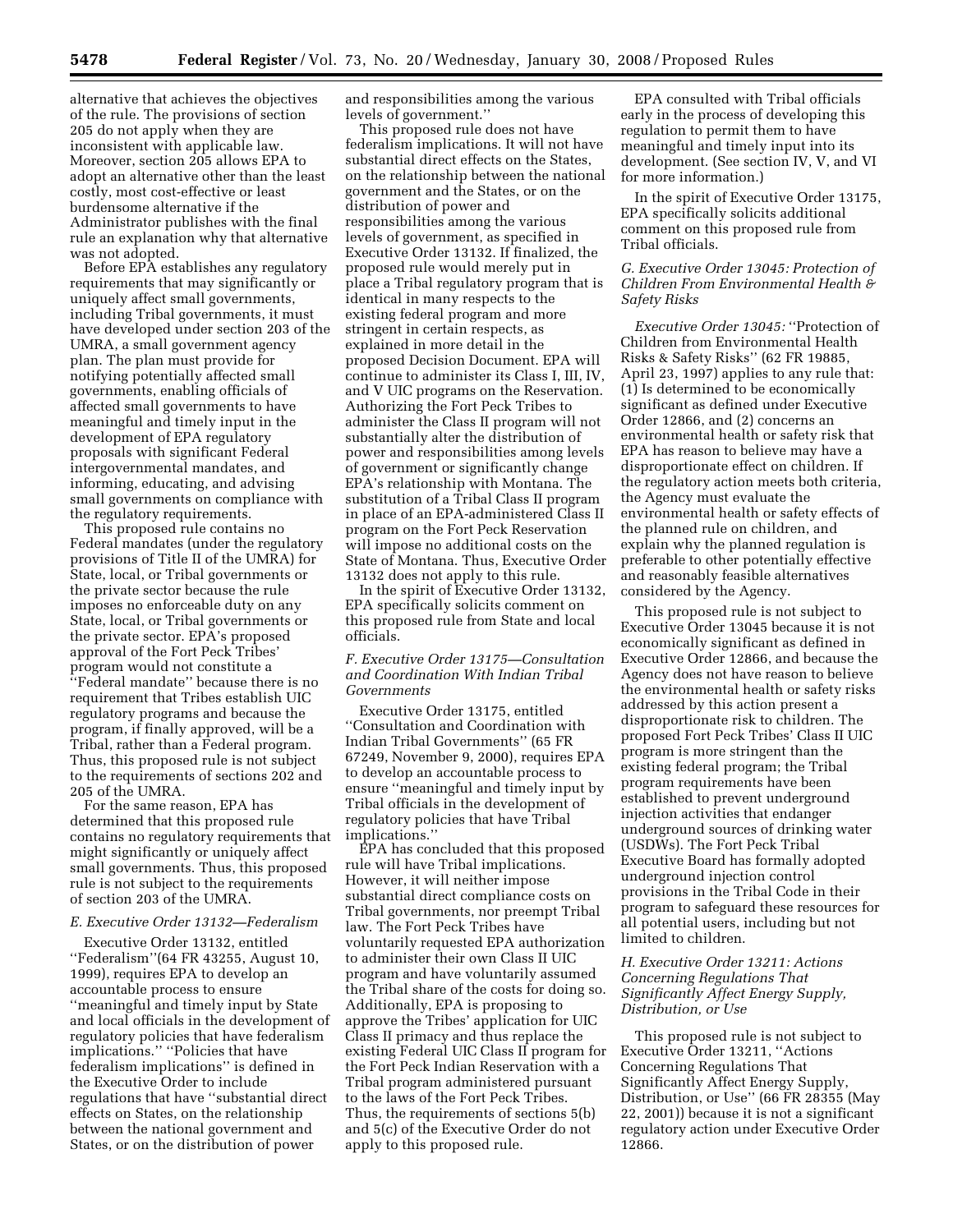## *I. National Technology Transfer and Advancement Act*

Section 12(d) of the National Technology Transfer and Advancement Act of 1995 (''NTTAA''), Public Law No. 104–113, 12(d) (15 U.S.C. 272 note), directs EPA to use voluntary consensus standards in its regulatory activities unless to do so would be inconsistent with applicable law or otherwise impractical. Voluntary consensus standards are technical standards (e.g., materials specifications, test methods, sampling procedures, and business practices) that are developed or adopted by voluntary consensus standards bodies. The NTTAA directs EPA to provide Congress, through OMB, explanations when the Agency decides not to use available and applicable voluntary consensus standards.

This proposed rulemaking does not involve technical standards. Therefore, EPA is not considering the use of any voluntary consensus standards.

## *J. Executive Order 12898: Federal Actions To Address Environmental Justice in Minority Populations and Low-Income Populations*

Executive Order (EO) 12898 (59 FR 7629 (Feb. 16, 1994)) establishes federal executive policy on environmental justice. Its main provision directs federal agencies, to the greatest extent practicable and permitted by law, to make environmental justice part of their mission by identifying and addressing, as appropriate, disproportionately high and adverse human health or environmental effects of their programs, policies, and activities on minority populations and low-income populations in the United States.

EPA has determined that this proposed rule will not have disproportionately high and adverse human health or environmental effects on minority or low-income populations because it does not decrease the level of protection provided to human health or the environment or lessen current environmental standards. If finalized, this proposed rule would put in place a Tribal regulatory program that is more stringent than the federal program and, therefore, would increase the level of protection. For example, unlike the existing federal program, the Fort Peck Tribes' program requires permits for all Class II wells, with no provision for authorization by rule. Moreover, in proposing to approve the Tribes' own Class II program, EPA is enhancing the Tribes' ability to determine its own UIC affairs on its Reservation.

### **List of Subjects in 40 CFR Part 147**

Environmental protection, Indianlands, Intergovernmental relations, Reporting and recordkeeping requirements, Water supply, Incorporation by reference.

Dated: November 16, 2007.

## **Robert E. Roberts,**

*Regional Administrator, U.S. EPA Region 8.* 

For the reasons set out in the preamble, chapter I of title 40 of the Code of Federal Regulations is proposed to be amended as follows:

## **PART 147—STATE, TRIBAL, AND EPA-ADMINISTERED UNDERGROUND INJECTION CONTROL PROGRAMS**

1. The authority citation for part 147 is revised to read as follows:

**Authority:** 42 U.S.C. 300h *et seq.*; and 42 U.S.C. 6901 *et seq.* 

2. Part 147 heading is revised as set forth above.

#### **Subpart A—[Amended]**

3. Section 147.1 is revised to read as follows:

### **§ 147.1 Purpose and scope.**

(a) This part sets forth the applicable Underground Injection Control (UIC) programs for each of the States, territories, and possessions identified pursuant to the Safe Drinking Water Act (SDWA) as needing a UIC program, including any Indian country geographically located within those States, territories, and possessions.

(b) The applicable UIC programs set forth in this part may be Stateadministered programs approved by EPA, Tribally-administered programs approved by EPA, or Federallyadministered programs promulgated by EPA. In some cases, the applicable UIC program for a particular area may consist of a State-administered or Tribally-administered program applicable to some classes of wells and a Federally-administered program applicable to other classes of wells. Approval of a State or Tribal program is based upon a determination by the Administrator that the program meets the requirements of section 1422 or section 1425 of the SDWA, any other applicable provisions of this subpart, and the applicable provisions of 40 CFR parts 124, 144, 145 and 146. A Federally-administered program is promulgated in those instances where the State or Tribe has not submitted any program for approval or where the submitted program does not meet the minimum Federal statutory and regulatory requirements.

(c) In the case of each State or Tribal program approved by EPA pursuant to section 1422 of the SDWA, the relevant subpart describes the major elements of that program, including the relevant State or Tribal statutes and regulations, the Statement(s) of Legal Authority, the Memorandum of Agreement, and the Program Description. State or Tribal statutes and regulations that contain standards, requirements, and procedures applicable to owners or operators have been incorporated by reference pursuant to regulations of the Office of the Federal Register. Material incorporated by reference is available for inspection in the appropriate EPA Regional office, in EPA Headquarters, and at the National Archives and Records Administration (NARA). For information on the availability of this material at NARA, call (202) 741–6030, or go to: *http://www.archives.gov/ federal*\_*register/* 

*code*\_*of*\_*federal*\_*regulations/ ibr*\_*locations.html*. Other State or Tribal statutes and regulations containing standards and procedures that constitute elements of a State or Tribal program but do not apply directly to owners or operators have been listed but have not been incorporated by reference.

(d) In the case of any program promulgated under section 1422 for a State or Tribe that is to be administered by EPA, the relevant State or Tribal subpart makes applicable the provisions of 40 CFR parts 124, 144, 146, and 148, and any other additional requirements pertinent to the specific State or Tribal program.

(e) Regulatory provisions incorporated by reference (in the case of approved State or Tribal programs) or promulgated by EPA (in the case of EPA-administered programs), and all permit conditions or permit denials issued pursuant to such regulations, are enforceable by the Administrator pursuant to section 1423 of the SDWA. (f) [Reserved].

### **Subpart BB—[Amended]**

4. Section 147.1351 is amended by revising the first sentence of paragraph (a) and by revising paragraph (b) to read as follows:

#### **§ 147.1351 EPA-administered program.**

(a) *Contents.* The UIC program in the State of Montana for Class I, III, IV, and V wells, and for all Classes of wells in Indian country in Montana, except for Class II wells on all lands within the exterior boundaries of the Fort Peck Indian Reservation, is administered by EPA. \* \* \*